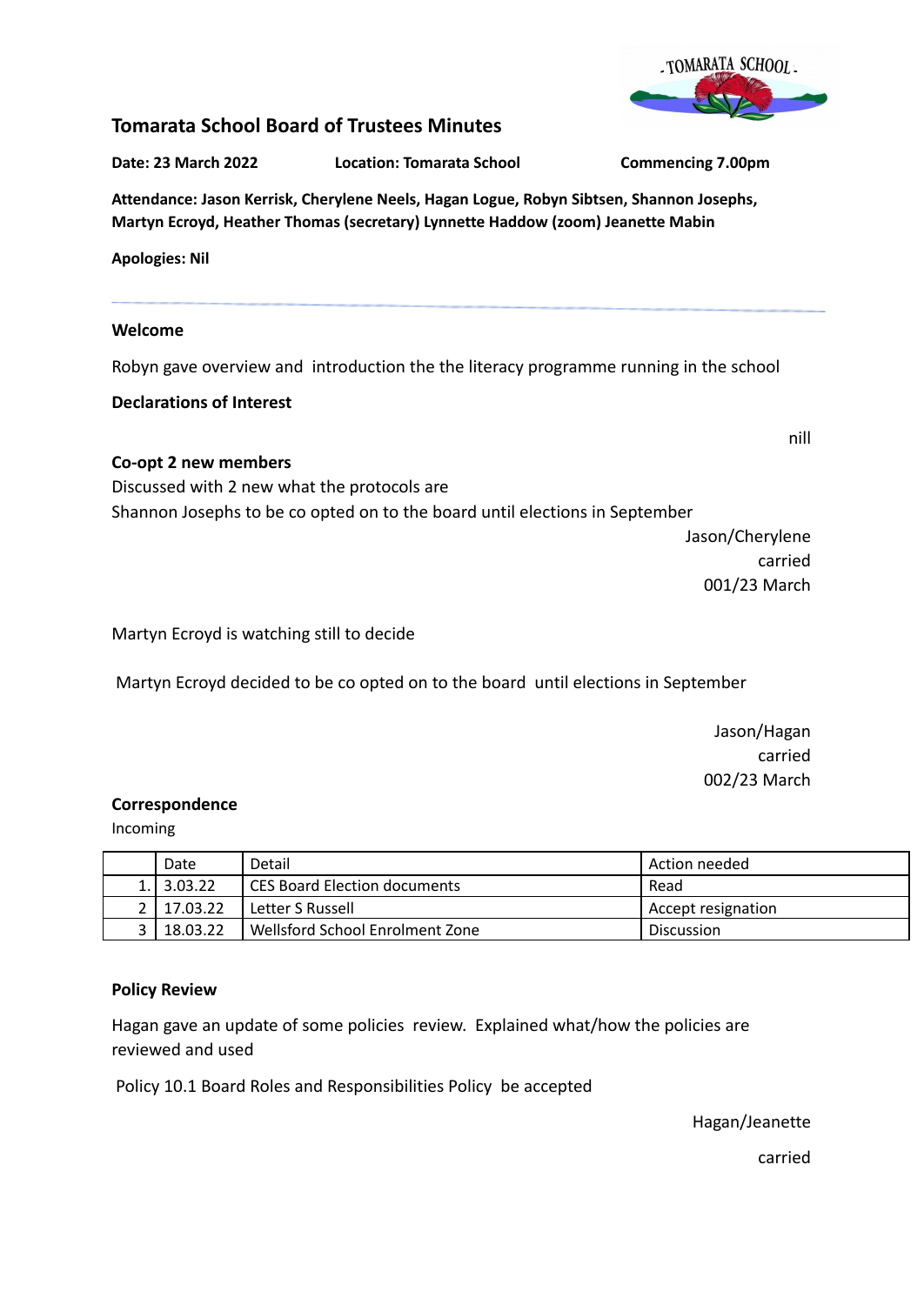### **Minutes of the previous minutes**

Minutes of the meeting held on 23 February 2022 be approved and adopted as a true and correct record

In committee meeting minutes on 23 February and 2 March

Jason / Cherylenne Carried 004/23 March

#### **Matters Arising**

#### **Principals Report**

#### **Wellsford School Enrolment Zone**

Talked about the recent notification of a proposed Zone at Wellsford, what effect will in have on us, we don't have zone so doesn't worry us

#### **Health & Safety**

Alan will look at the fence around the tennis court where a boy cut his toe on. Alan will chop off bits of wire. Also an injury at the bush block broken arm but she is ok. Might need chicken netting on bridges before winter in the bush block. A balustrade is getting put onto the building as well.

#### **Property**

Septic people came yesterday and started the repair work

Cherylene/Hagan Carried 005/23 March

#### **Finance Report**

Auditors are coming this Friday. The CES company are organising the Elections for board and will handle it for 2022

> Jason / Cherylene Carried 006/23 March

Grant approval to apply to New Zealand Community Trust for Funding

Cherylene/Hagan

Carried

007/23 March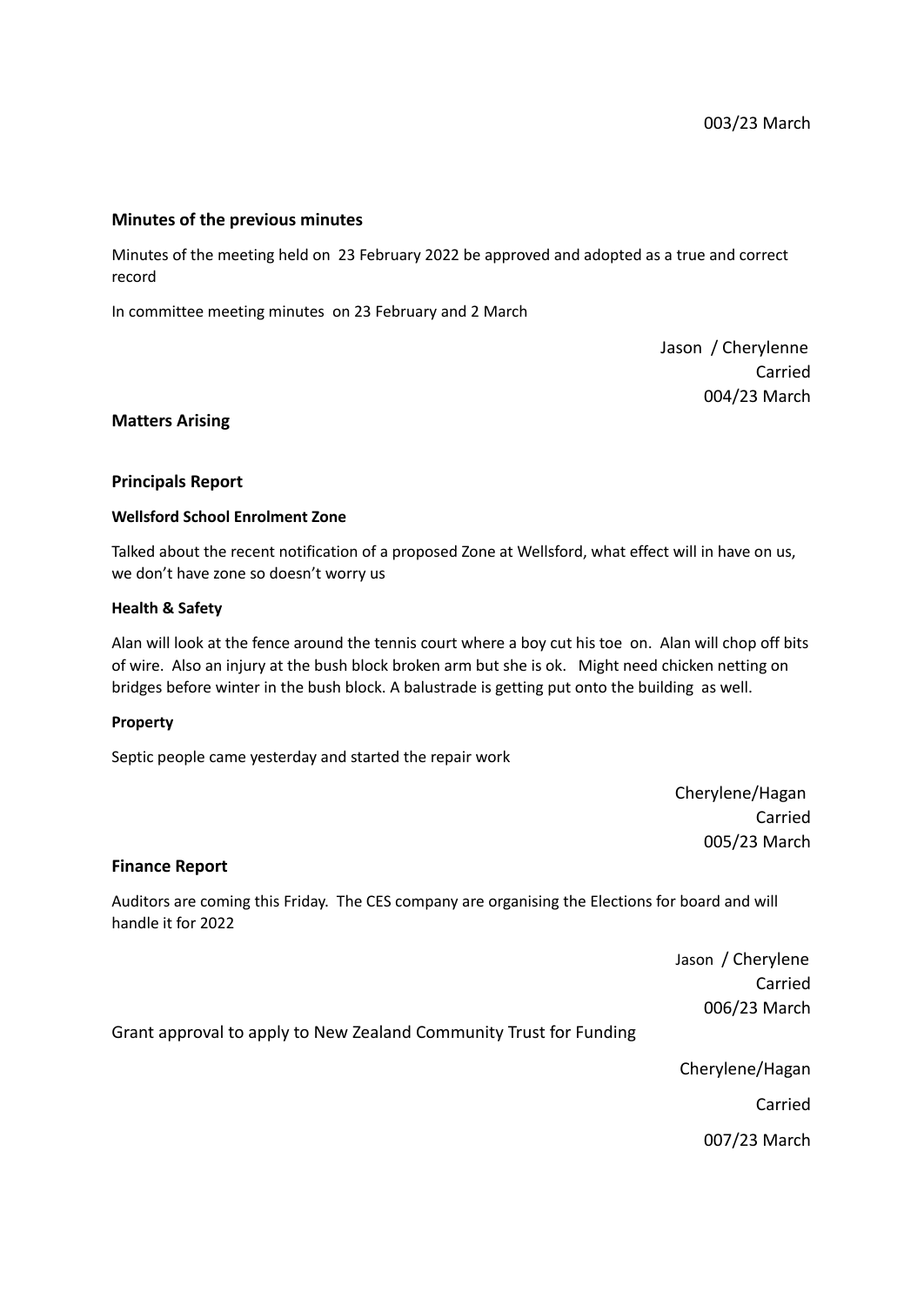## **Strategic Discussions:**

## **SEN Reports**

Gave a report of the children in school that have IEP, RTLB, RTLit, High Health Needs. Discussed how the funding works, and the lack of funding for these children. In the process of getting IEP's done for this term.

## **Numeracy Data**

Didn't test at the end of last year as not fair. Accessed at the beginning of this year, expectation was the children will drop or stay the same, not all children are attending at the moment either. Results were quite pleasing as some students scored higher, with a lot staying the same. Pleasing result in the JAM tests as well. Harvey knowledge test good results, most staying the same.

## **STEAM/MAKER SPACE**

Lynnette gave an update on the STEAM/MAKERSPACE room and explained what has been happening in there

## **Discuss Helping Hands**

Sausages are going well, Easter fun day getting organised. Year 7 /8 are really enjoying doing the organising of these events

## **Action List**

**Meeting closed 8.50 pm**

**Date of Next meeting**

27 April 2022

## **In Committee**

Signed as a true and correct record of proceedings

Jason Kerrisk

Chair, Tomarata School Board of Trustees Date

\_\_\_\_\_\_\_\_\_\_\_\_\_\_\_ \_\_\_\_\_\_\_\_\_\_\_\_\_\_\_